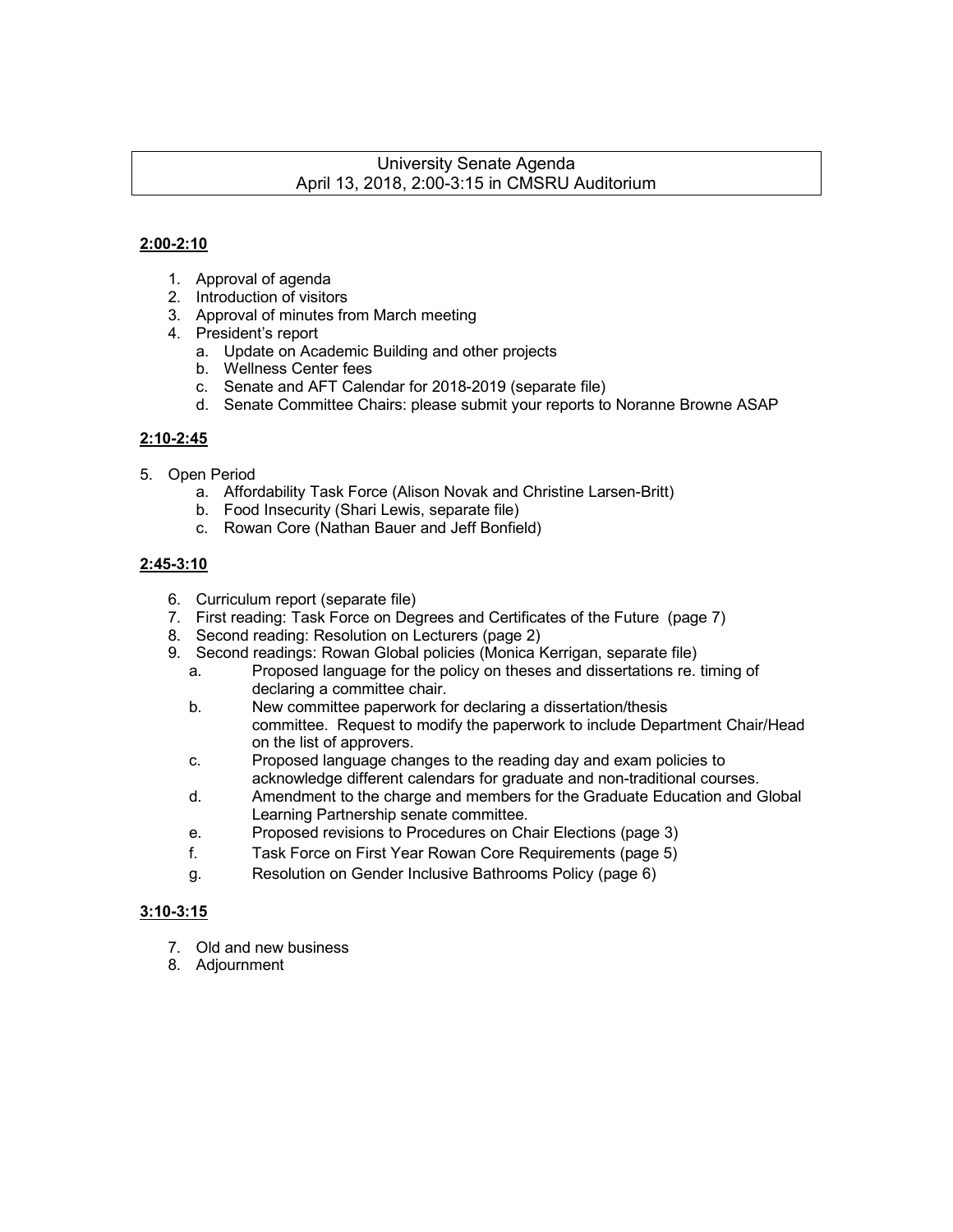# **Resolution on Lecturers**

Although Human Resources considers Lecturers to be Professional Staff, for the purposes of the Senate they will be considered faculty and will have the following rights:

- 1. They will be counted as faculty members of the departments in which they serve, and will count toward the apportioning of Senators in those departments.
- 2. They can vote for and serve as the Senators who represent their departments.
- 3. They can vote for and serve as at-large Senators.
- 4. They can vote for their Department Chairs. However, they cannot serve as Department Chair.
- 5. They can vote for the members of their Departmental Tenure and Recontracting and Promotion Committees. However, they cannot serve on those committees.

The AFT will specify whether or not Lecturers will be able to serve on Senate personnel committees (Tenure and Recontracting, Promotion, Sabbatical, and Career Development).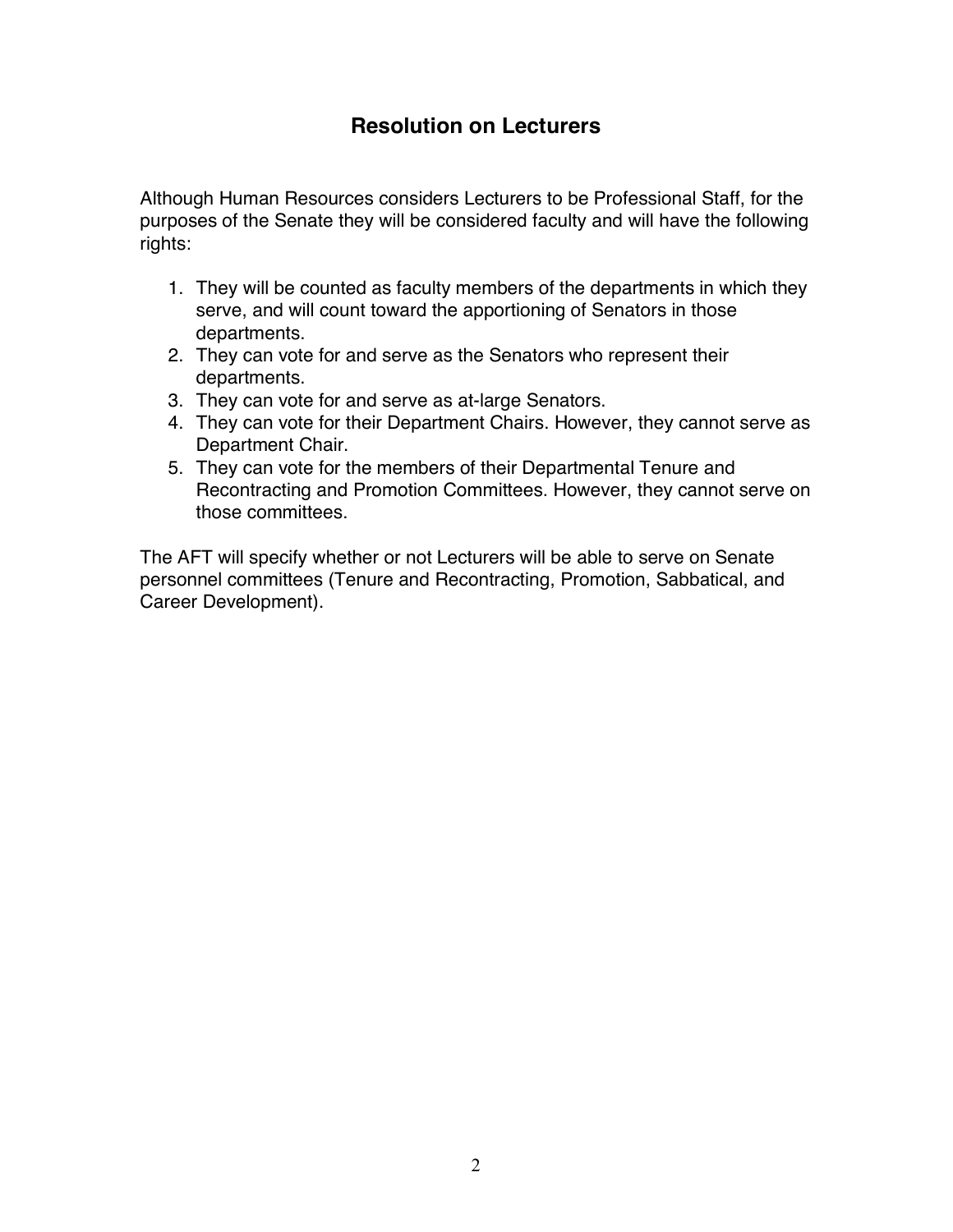#### **PROPOSED REVISION TO ELECTION OF DEPARTMENT CHAIRPERSONS**

Elections for all department chairpersons are to be held during the spring semester. Elections must be in accord with University Senate policy and the State/Union Agreement. All elections must be completed and reported to the appropriate Dean and the University Senate office by April 30. Additionally, all members of the department, including staff and part time faculty, should be notified of the results of the election within 48 hours of the vote.

Only the following are PEOPLE ELIGIBLE TO VOTE:

- All full-time permanent tenured and tenure-track faculty, including those on leave.
- **All full-time professional staff assigned to a department, including those on leave.**
- All on-going three-quarter time faculty and professional staff assigned to an academic department, including those on leave.\*
- **EXECT** Lecturers will be eligible to vote for, but not serve as chair.
- § Faculty on full-time alternate out-of-unit assignments are NOT eligible to vote.

Each election shall be by secret ballot and shall "be conducted in a formal, unquestionable procedure so that it will ensure a fair and just expression of each department member's preference." The elections are to be conducted by an oddnumbered election committee of the department. This committee will prepare ballots, make all other arrangements necessary for the balloting, EVEN IF THERE IS NO DECLARED OPPOSITION, and open and count ballots at the ballot box.

The ballot box is to be resealed and taken by members of the election committee to the office of the appropriate Academic Dean where it will be stored.

In any department, the election committee may request that a committee of the University Senate supervise election procedures. No member of that committee may be a member of the department conducting the election.

The person receiving a majority (ONE MORE THAN 50 PERCENT) of ALL ELIGIBLE VOTERS of a department shall be declared elected. The term of office for all newlyelected or re-elected chairpersons shall be three  $(3)$  years starting July 1<sup>st</sup>.

In the event that no candidate receives a majority of the votes of those eligible, a run-off election will be held. This could be the case if:

\* There is an election of three or more candidates, in which case the two candidates receiving the greatest number of votes will participate in the run-off election.

\* There is an election of two or more candidates and they receive an equal number of votes. In this case, a run-off between the same candidates will be held. This may be repeated in the case of another tie, or the department may vote to have the Dean or Vice President/Provost appoint a temporary chair as detailed below.

In the event that an election result is contested, or called into question by a department member, upon his/her formal written complaint to the Vice President/Provost within ten (10) days of the election, the Vice President/Provost or the appropriate Academic Dean will, in the presence of the complainant and the department election committee, re-open and cause to be recounted the ballots cast in the election. If this does not satisfy the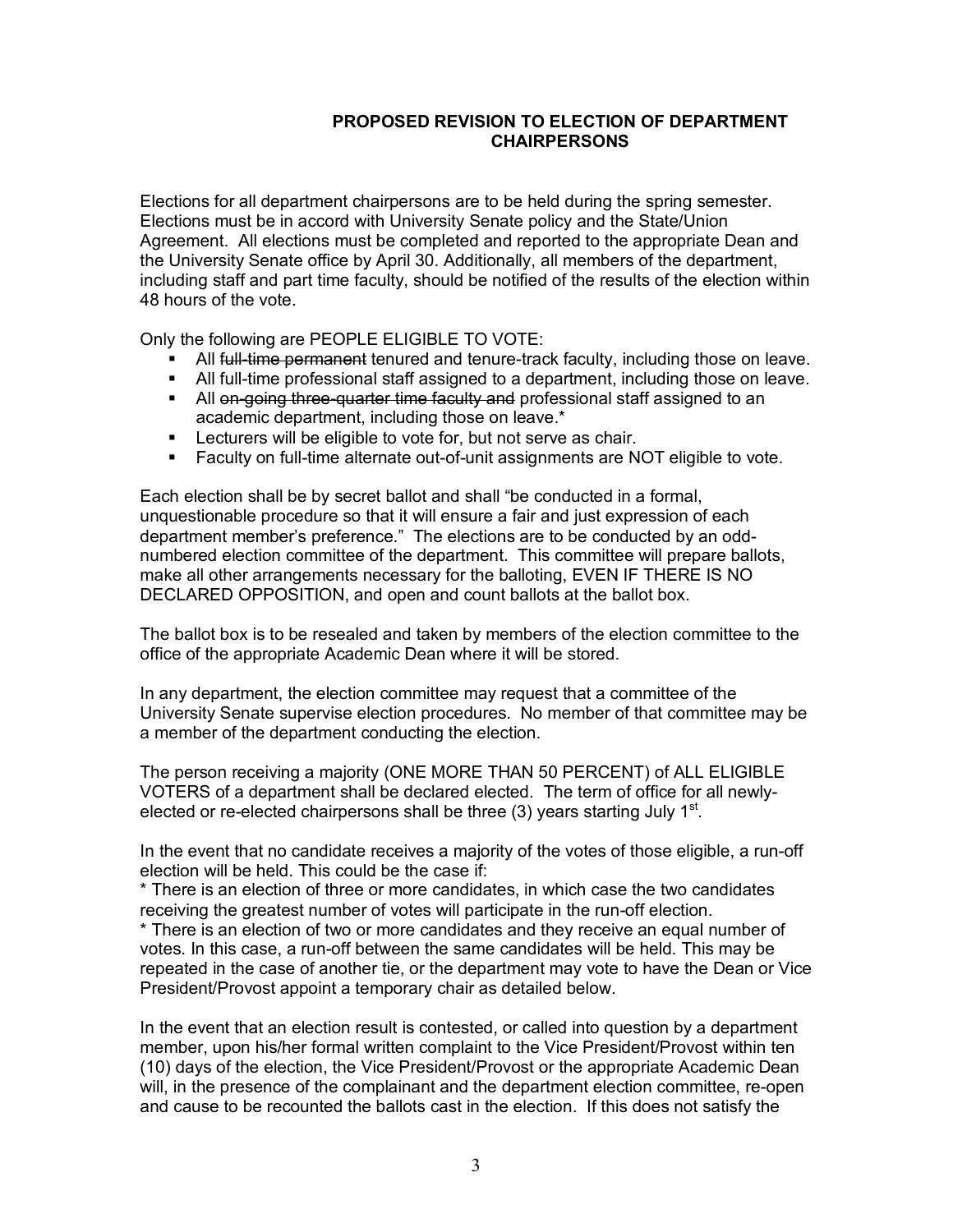complainant, the Vice-President/Provost may call for another election, which will then be held under his/her supervision. The Vice President/Provost may request that the University Senate also send a representative to aid in conducting the election. The Vice President/Provost may not in any way attempt to influence the outcome of this election. The Vice President/Provost's sole concern will be with the election procedures. No further appeals may be made following this election.

If a chairperson cannot be elected from among department members, the department may seek a chairperson outside the immediate department. In the event the department is unable to elect a chairperson, the department may then, by simple majority, vote to have the appropriate Academic Dean or the Vice President/Provost appoint a temporary chairperson for no more than one (1) year.

In the event that a chairperson resigns before the end of his or her term an election will be held according to the guidelines above. The person elected will then serve out the remainder of the term of the departing chairperson. In the event that a new department is created, a chair will be elected immediately from among the members who will constitute that department, and that chair will serve for three years. In the event that a new department is created from a merger or restructuring of two or more departments, a chair will be elected immediately from among the members who will constitute that department, and that chair will serve for three years.

\*Ongoing three-quarter-time faculty who fill one-year temporary positions WILL BE eligible to vote. Temporary three-quarter time faculty who fill ongoing three-quarter time positions WILL NOT be eligible to vote.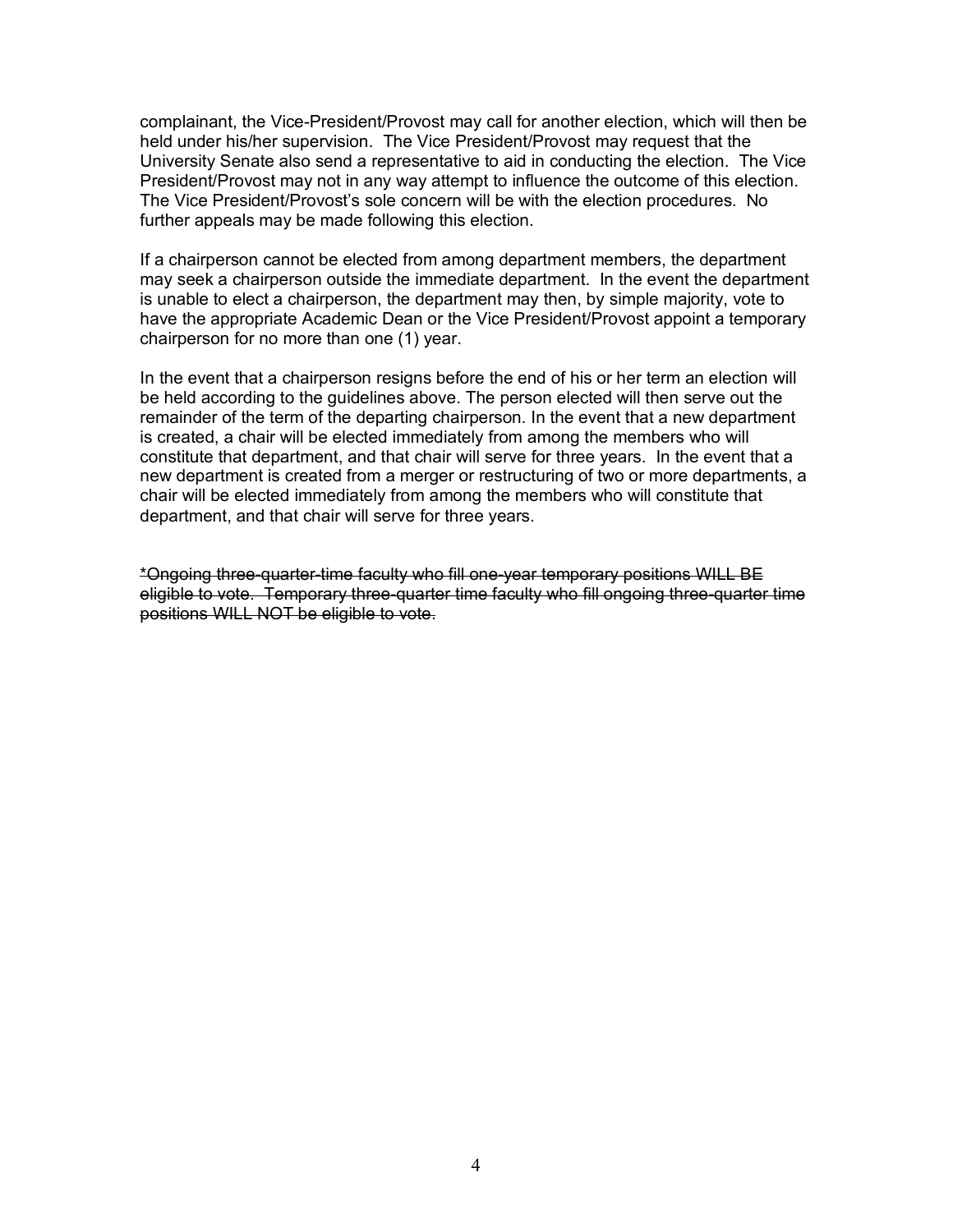#### **Task Force on First Year Rowan Core Courses**

In the Fall of 2016, the University Senate approved the creation of a Task Force on Diversity and Inclusion in the Rowan Core, which was charged with investigating how issues relating to Diversity and Inclusion could best be incorporated into the Rowan Core curriculum. That task force will be supplanted by a task force that seeks to examine whether first year students should be required to take a two semester experience that incorporates both diversity and inclusion, and other topics or subjects they find important. The goal is to develop an educational experience that will set Rowan apart from other institutions.

The task force should:

- Examine how other colleges and universities have implemented first year general education requirements, including requirements for diversity and inclusion
- Examine how existing courses might satisfy these requirements
- Develop and establish a standard for diversity and inclusion proficiency in Rowan Core
- Investigate the syllabi of existing courses to ensure they meet the established standard
- Examine if new courses need to be developed to meet the standards
- Consider staffing and training requirements, including the numbers of faculty
- Investigate existing and desirable campus resources to support the curricular and co-curricular advancement of diversity and inclusion
- $\bullet$  Investigate the fiscal impact of potential changes
- Ensure the course (or courses) do not violate the Lampitt Law
- Determine how the Rowan Core would need to be modified
- Ensure the course (or courses) do not slow the time to graduation

The task force membership will include:

One representative from College of Communication & Creative Arts: One representative from the College of Business One representative from the College of Engineering One representative from the College of Science & Mathematics One representative from the College of Performing Arts One representative from the College of Education One representative from the College of Humanities & Social Sciences One representative from the School of Earth and the Environment One representative from the School of Health Professions One representative from the Office of Social Justice and Conflict Resolution Chair of the Rowan Core Committee Director of the Office of Social Justice, Inclusion, and Conflict Resolution One representative from the Senate Diversity Committee Four students

Timeline: The task force should convene no later than September 15, 2018 and submit their final recommendations to the Senate by September 15, 2019.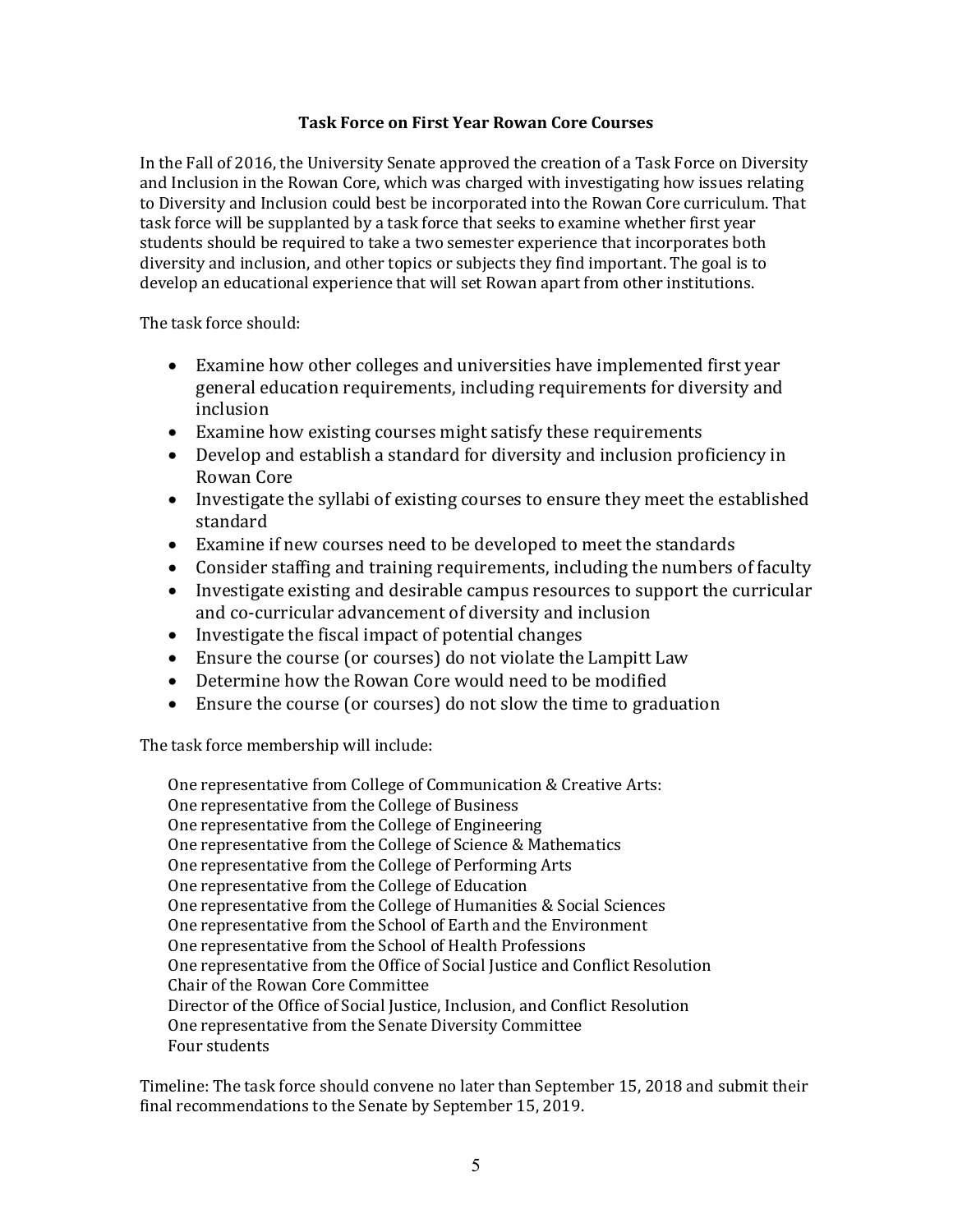# **Gender Inclusive Bathroom Policy**

### **Purpose**

The purpose of this policy is to affirm members of the Rowan University campus community including students, staff, faculty, and visitors in their right to safety, comfort, and respect in accessing campus facilities.

### **Accountability**

At the direction of the President, the Sr. Vice President of Facilities, Planning and Operations, the Vice President for Student Life, and the Dean of Students shall implement this policy, and the Chief Equity Compliance Officer/Title IX Coordinator shall ensure compliance with this policy and address any complaints that may arise.

### **APPLICABILITY**

This policy is applicable to all students, faculty, staff, and guests at all campuses of Rowan University.

### **Definitions**

Gender - the socially and culturally constructed performances associated with masculinity and femininity.

Gender expression – the external presentation of gender to the world in and through dress, mannerisms, hairstyle, facial hair, etc. Gender expression may be used in an attempt to determine the gender/sex of an individual. However, gender expression may or may not coincide or indicate gender identity as a person's gender expression may not always match their identity.

Gender identity - A person's sense of self as masculine, feminine, both, or neither regardless of external genitalia or chromosomal, genetic constitution.

## **Policy**

Rowan University affirms its students, staff, faculty, and visitors in their right to safety, comfort, and respect in accessing campus facilities.

To this end, Rowan University community members have the right to use, without harassment or questioning, the gender-designated multi-stall or gender-inclusive single-stall bathroom facility that reflects their gender identity or gender expression.

#### **Attachment**

Single-stall, gender-inclusive restrooms are available in many buildings across campus. A map locating these facilities can be found here, or by visiting the Resources page for the LGBTQIA+ Center through the Office of Social Justice, Inclusion, and Conflict Resolution.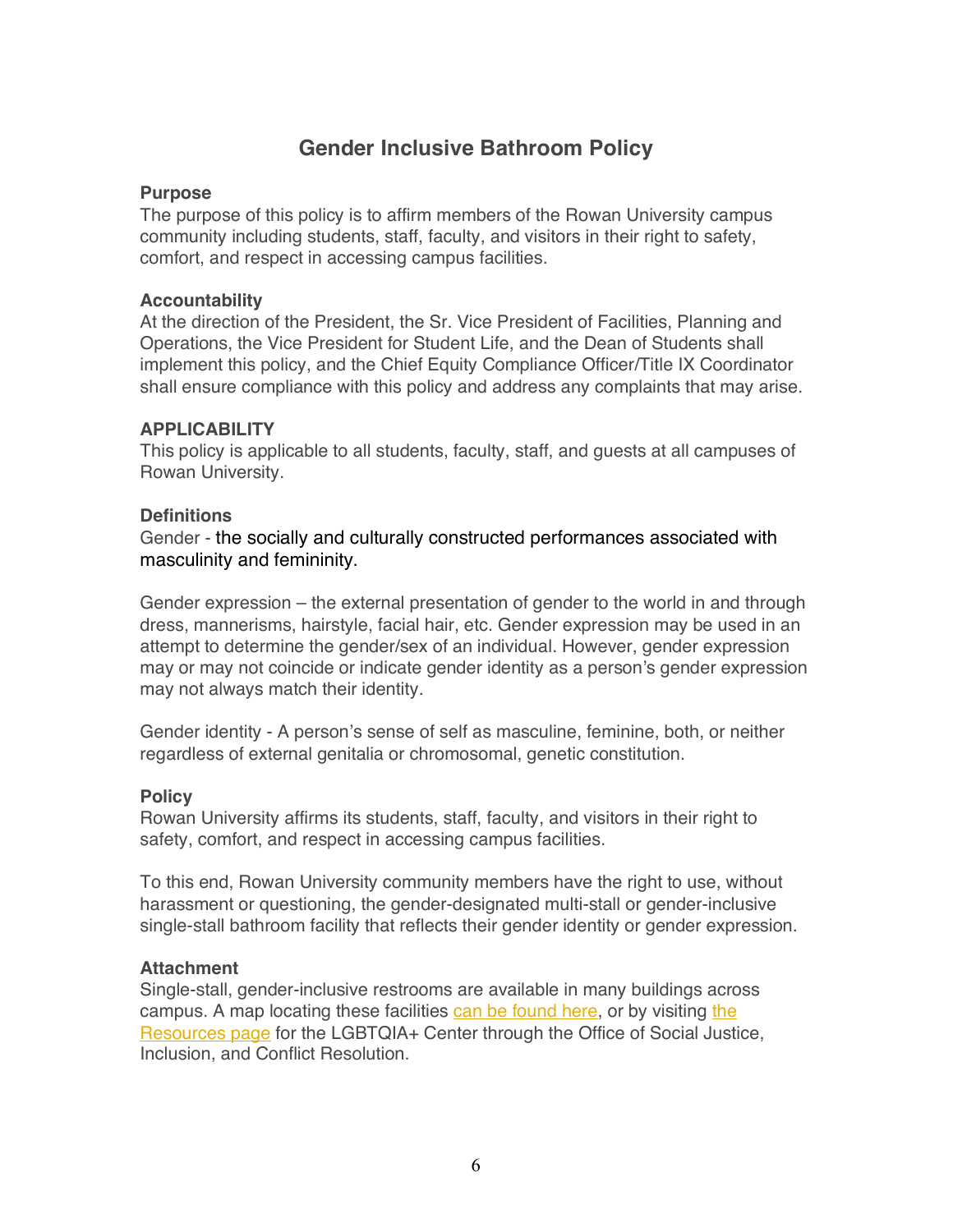# **Task Force to Create Paths to Degrees of the Future, rev 1, 4/13/18**

In the US, the number of  $18-21$  year olds is dropping, and in 2025 their numbers will plummet as a result of the lower birth rates during the financial crisis that began in 2008. Additionally, the cost of a four year university degree shows no signs of decreasing, as state and federal appropriations remain stagnant at best.

Consequently, this task force is charged with developing ways to provide a variety of flexible degrees and certificates that can serve the needs of traditional and nontraditional students alike. Specifically, the task force should:

- Examine what degrees are currently offered at both the university and our RC partners that could serve the needs of non-traditional students.
- Evaluate the changing educational and labor systems and develop new degree programs, including recommendations for faculty hires.
- Determine what services and personnel will be required, and at what locations they should be located, to ensure these students can succeed.
- Ensure that many of these degrees are "stackable," i.e., that a student could get an AA or AS at a county college, then pursue one or more CUGS, then complete a BA or BS.

The Task Force will be headed by a Chair, and will consist of three sub-committees:

- 1. Allied Health and Health Services
	- One representative from each college, including HES and Earth and Environment
	- One representative from the Nursing Department
	- At least one representative from CMSRU
	- At least one representative from SOM
	- One representative from RCGC
	- One representative from RCBC
	- One representative from Rowan Global
- 2. Business and Technology
	- Three representatives from RCOB
	- Three representatives from College of Engineering
	- At least one representative from Computer Science
	- At least one representative from IRT
	- One representative from Foreign Languages
	- Two faculty or professional staff members from other departments
	- One representative from RCGC
	- One representative from RCBC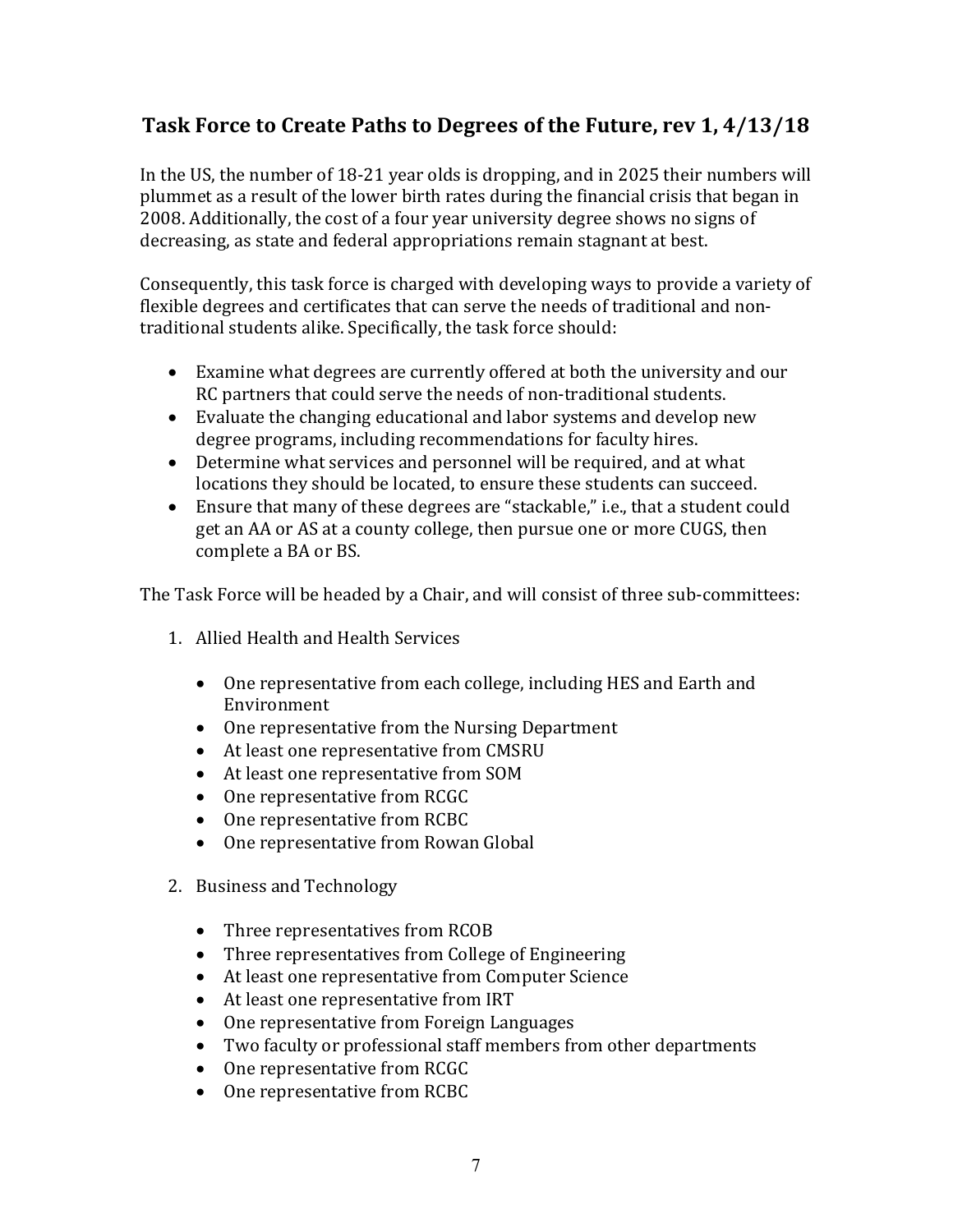- One representative from Rowan Global
- 3. Social Work, Law and Justice, and Human Services
	- At least one representative from Law and Justice
	- At least one representative from RCOB
	- At least one representative from Education
	- One representative from HR
	- Five other faculty or professional staff members
	- One representative from RCGC
	- One representative from RCBC
	- One representative from Rowan Global

Timeline: Committees should meet before July 1. All work should be completed by June 1, 2021, but this should be a sequential process in which certificate and degrees are developed and implemented as they are completed.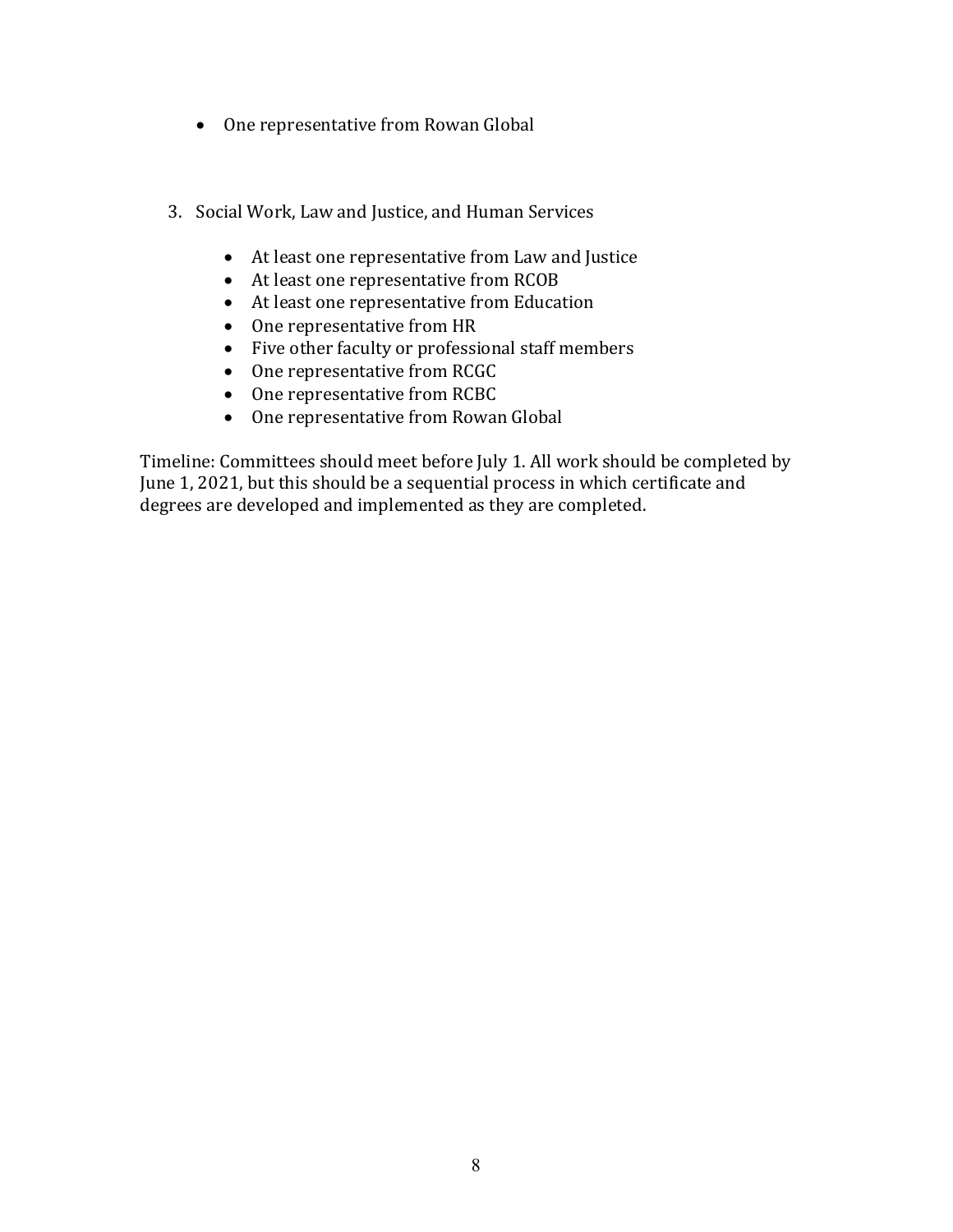# **University Senate Minutes**

# **March 9, 2018, 2:00-3:15 in Rowan Auditorium**

## 2:00-2:15

- 1. Approval of agenda-motioned, seconded, approved
- 2. Introduction of visitors -Bethany Raiff, Alison Novak, Emily Blanck
- 3. Approval of minutes from February meeting-motioned, approved

Amended-Jordan Howell attended Feb Meeting as visitor

- 4. President's report
- a. April 13 Senate meeting at CMSRU-Park in main parking lot for Cooper Hospital
- (We will provide parking vouchers) Main Auditorium.
- b. Active shooter training: Mon 3/12 from 9-12 Student Center Rm 221.
- -Public Safety will do building specific training if you want (contact Mike Kantner)
- c. Active shooter reference guide: -https://www.dhs.gov/sites/default/files/publications/active-shooter-pamphlet-508.pdf
- d. "Kidnapping" rumors
- -Two rumors merged together-attempted kidnapping in Deptford and Religious Group on Rowan Blvd
- e. Curriculum and T & R software
- -Working with Hyland for workflow software. Hoping January 2019 will ready for curriculum. Slow rollout for  $T & R$  usage.
- f. RIMS Issues
- -Rowan Identity Management System (creates organizational charts)
- *Q-Will I lose Open Area access if my RIMS isn't updated?*
- *A-Bill will get more details*
- *A-All you have to do if push acknowledge button*
- Some faculty have gotten locked out, Bill will look into this.

## **If locked out of Blackboard, email Eileen Stutzbach**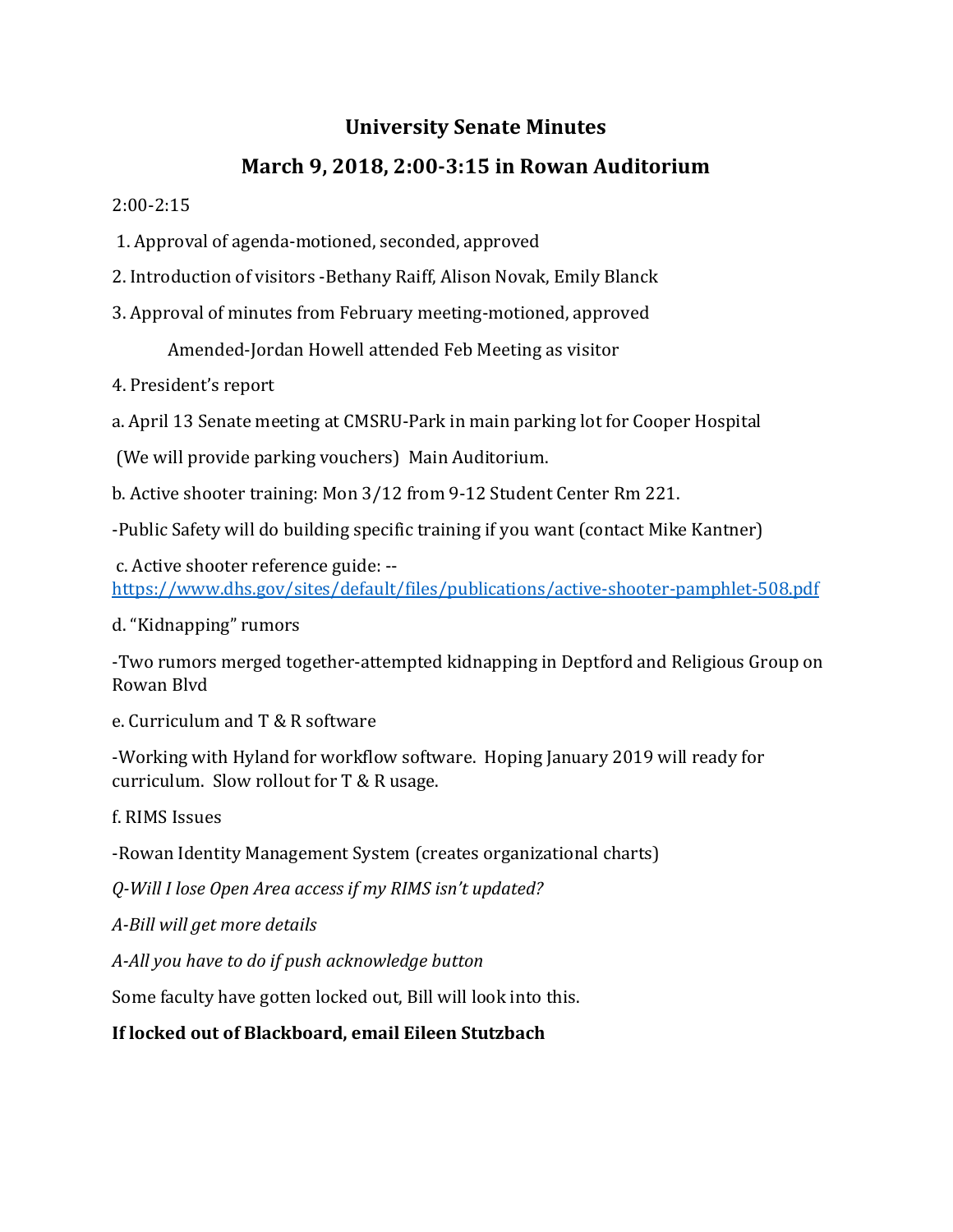2:15-2:45 

5. Open Period, Lorraine Ricchezza, Assistant Vice President, Academic and Student Affairs and Melissa Perry-Graduate Studies Coordinator-Rowan Global

-See PowerPoint sent by Bill 3/10/18

-Rowan Global-10 years within Rowan University

-Rowan Global is responsible for Academic Programs in the Camden Campus Building

-Office of Adult and Experiential Learning Center

-Offsite Programs operate on a Master Schedule

-Rowan Global works closely with the Provost's Office and Graduate Advisory Council (GAC)

-You can speak with your GAC representative about issues and concerns with your graduate program.

-Developing a Newsletter to be more communicative with the rest of the university

-Special Initiatives-High School and dual credit programs (LEAP Academy)

-\$275,000 Grant from NJ DOL-NJ Regional Talent Network for Construction and Utilities for Southern NJ

-Disney College Program-offering a course that pairs with the program. Mentoring students through the application process.

-Rowan Global employs 3 undergraduate academic advisors for RCBC, RCGC, Camden, Online, Hybrid, and Offsite students.

-Winter and Summer Session-Marie Dionisi, Coordinator

-In house Academic Program Review Portal (ARP)-new programs, program updates and changes (contact person, entry point, course changes, curriculum, etc). Portal informs Marketing Team and Website.

-Need web ticket for website mistakes (contact Melissa Perry)

-Fall 2018-148 students entering senior year at RCBC at Mt. Laurel Campus. Over 200 students will be taking classes at RCBC in Mt. Laurel. Offering Psych, Law & Justice, Computing & Informatics, Nursing, Biology, and Liberal Studies.

-M.A. in Urban Education-meets the needs of working adults in Camden (NJTOPP). NJ School teachers receive a discount.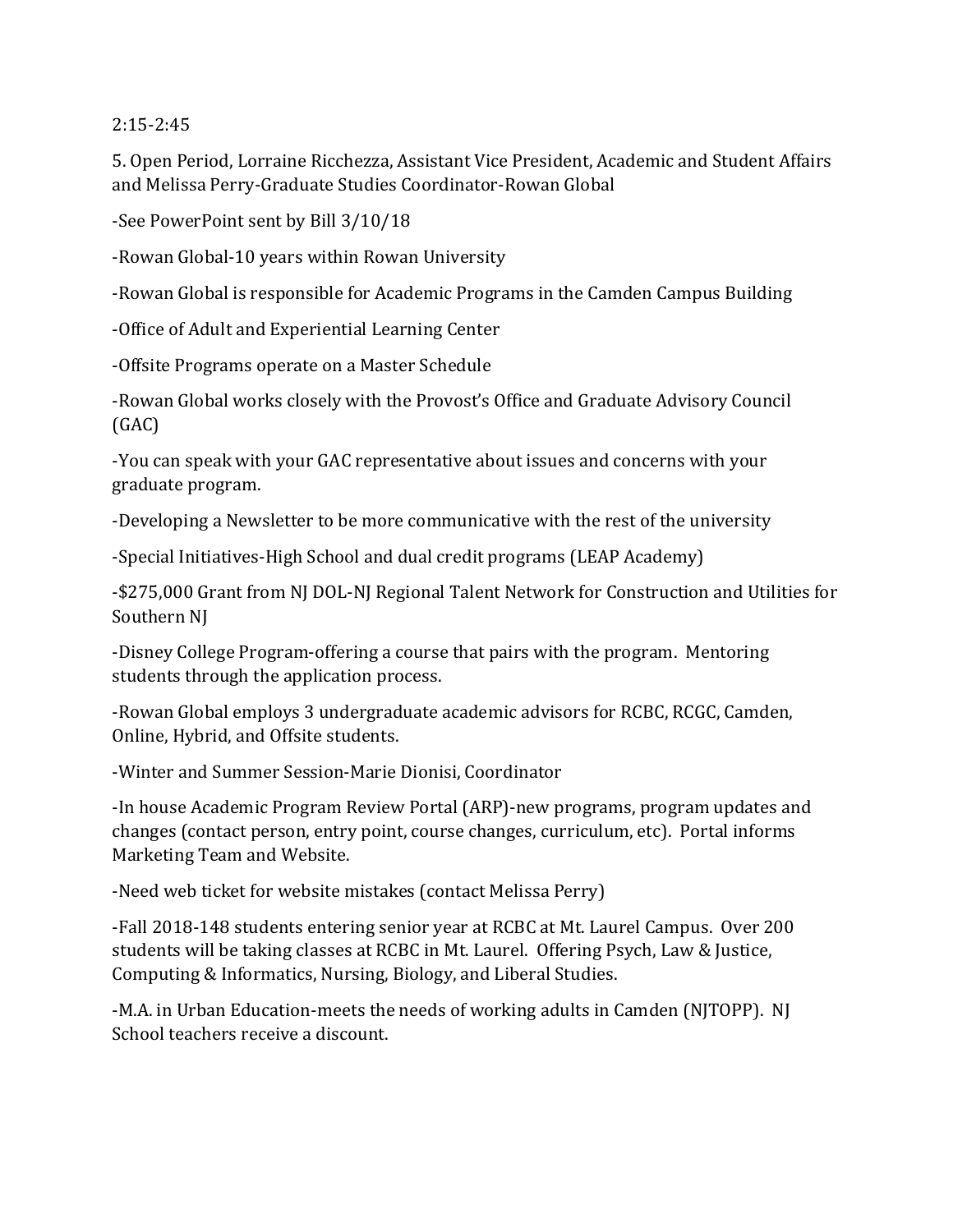*Q-Can you comment on the idea of not overlapping programs with the RC's and Camden?*

A-When these program decisions were made, they were made to fit with the county college's preexisting programs. New programs will be developed at RCBC and RCGC through the Work *& Learn Consortium and be degrees in demand for certain fields.*

*Q-Who made these decisions?*

A-The President and upper administration

*Q-What is your recommendation for developing a 3+1 program, so we don't overlap?* 

A-Just contact Rowan Global and they can work with you and represent you at RCBC and *RCGC.*

*Q-How will these offsite programs be impacted by Rowan Core and Middle States Assessment?*

*A-We will change course guides for these programs.*

*Q-Can you please provide a definition of degree completion and how that interfaces with the University's existing programs?* 

A-The term degree Completion is synonymous with transfer students. Students who have *accumulated college credits and/or prior experiences. Still must meet the residency* requirement of 30 credits. Many of the degree completion students are adults or non*traditional students (over 25, working, have financial need).* 

*Q-Does Global own any programs?*

*A-The academic colleges own the programs. Rowan Global administers the programs.* 

## 2:45-3:10

6. First reading: Resolution on Lecturers (page 2)

*Q-Can it be more explicit that the Lecturers can vote in Department Chairs?*

*A-Will be revised and presented to Senate Executive.*

7. First readings: Rowan Global policies (Monica Kerrigan, separate file)

a. Proposed language for the policy on theses and dissertations re. timing of declaring a committee chair. 

b. New committee paperwork for declaring a dissertation/thesis committee. Request to modify the paperwork to include Department Chair/Head on the list of approvers.

c. Proposed language changes to the reading day and exam policies to acknowledge different calendars for graduate and non-traditional courses.